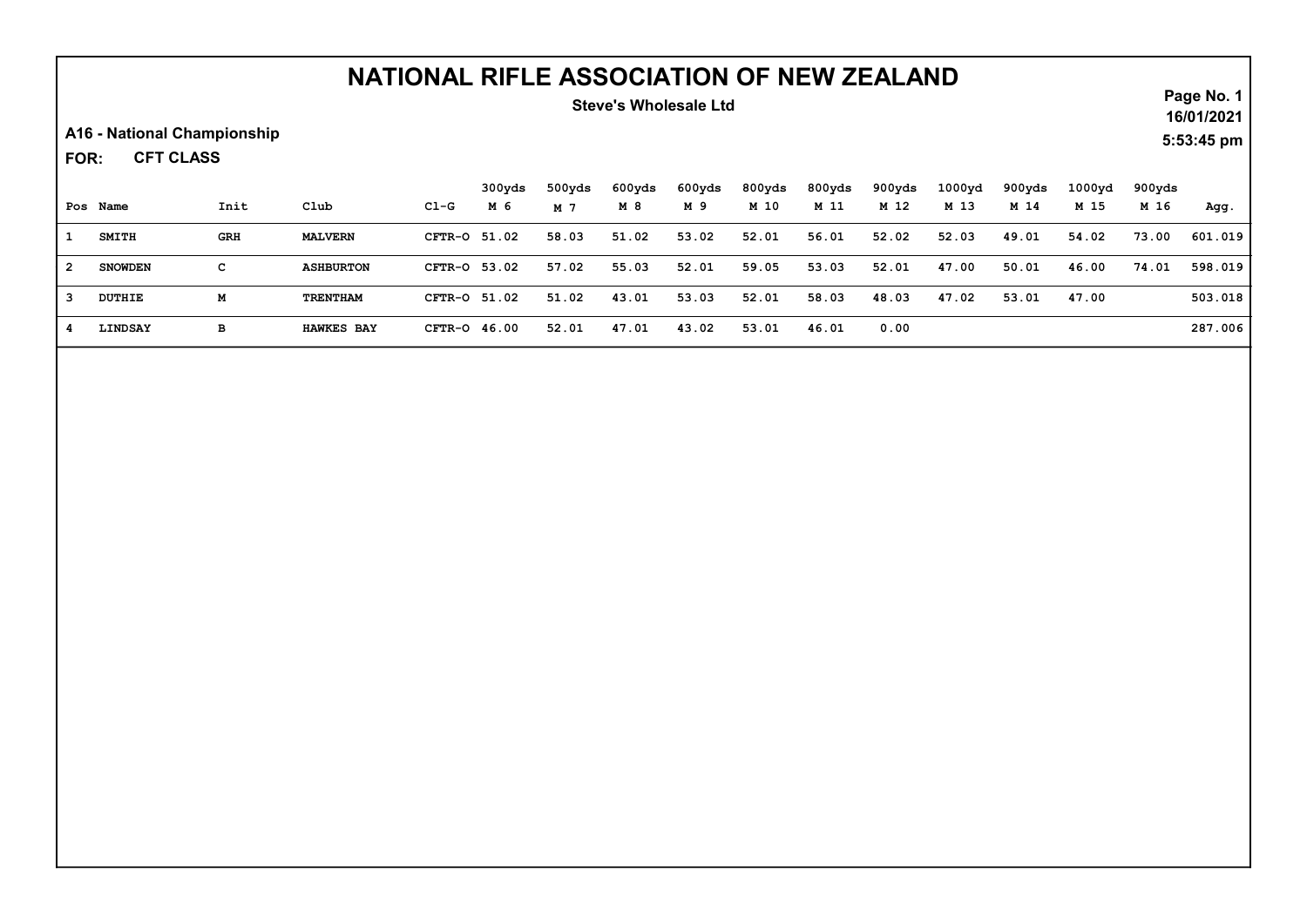### Steve's Wholesale Ltd

A16 - National Championship

FO CLASS FOR:

|                 |                   |              |                   |        | 300yds | 500yds | 600yds | 600yds | 800yds | 800yds | 900yds | 1000yd | 900yds | 1000yd | 900yds |         |
|-----------------|-------------------|--------------|-------------------|--------|--------|--------|--------|--------|--------|--------|--------|--------|--------|--------|--------|---------|
|                 | Pos Name          | Init         | Club              | $CL-G$ | M 6    | M 7    | M 8    | M 9    | M 10   | M 11   | M 12   | M 13   | M 14   | M 15   | M 16   | Agg.    |
| $\mathbf{1}$    | <b>HUGHES</b>     | IR.          | <b>CHELTENHAM</b> | $FO-O$ | 60.06  | 59.05  | 58.04  | 60.06  | 60.09  | 60.09  | 57.02  | 56.03  | 59.08  | 52.02  | 87.07  | 668.061 |
| $2^{\circ}$     | CHUI              | М            | <b>ASHBURTON</b>  | $FO-O$ | 59.05  | 60.05  | 59.06  | 59.01  | 59.09  | 59.05  | 56.01  | 57.04  | 57.01  | 57.03  | 82.04  | 664.044 |
| $\mathbf{3}$    | <b>KAPENE</b>     | s            | <b>GISBORNE</b>   | $FO-O$ | 59.03  | 60.06  | 55.03  | 59.03  | 59.04  | 58.03  | 59.04  | 56.01  | 59.05  | 54.03  | 86.04  | 664.039 |
| 4               | <b>KERRIDGE</b>   | $\mathbf R$  | TE PUKE           | $FO-O$ | 60.07  | 59.06  | 57.03  | 54.03  | 60.06  | 60.06  | 59.06  | 51.02  | 58.04  | 55.01  | 86.03  | 659.047 |
| 5               | <b>GRIMSEY</b>    | L            | <b>ASHBURTON</b>  | $FO-O$ | 60.08  | 59.07  | 59.03  | 53.01  | 59.04  | 60.04  | 59.03  | 54.01  | 56.01  | 47.01  | 89.06  | 655.039 |
| 6               | <b>MEEHAN</b>     | D            | <b>CLEVEDON</b>   | $FO-O$ | 60.05  | 58.03  | 54.01  | 57.02  | 60.05  | 59.05  | 56.01  | 50.02  | 58.04  | 56.03  | 84.05  | 652.036 |
| $7^{\circ}$     | <b>MCLAY</b>      | s            | TE PUKE           | $FO-O$ | 60.06  | 60.08  | 58.03  | 51.01  | 60.05  | 60.07  | 59.09  | 54.05  | 59.03  | 44.00  |        | 565.047 |
| 8               | <b>HUNT</b>       | $\mathbf{C}$ | <b>KARORI</b>     | $FO-O$ | 59.04  | 59.04  | 57.01  | 55.03  | 59.06  | 57.05  | 56.00  | 50.00  | 57.01  | 52.01  |        | 561.025 |
| 9               | <b>DUCKETT</b>    | FM           | <b>MASTERTON</b>  | $FO-O$ | 59.04  | 58.04  | 49.00  | 58.03  | 59.04  | 58.03  | 49.00  | 54.03  | 56.02  | 54.01  |        | 554.024 |
| 10 <sup>1</sup> | <b>MAY</b>        | IS           | <b>WHANGAREI</b>  | $FO-O$ | 58.04  | 57.03  | 56.02  | 50.01  | 60.08  | 58.03  | 55.03  | 52.00  | 54.02  | 52.01  |        | 552.027 |
| 11              | <b>TEAGUE</b>     | SP           | TE PUKE           | $FO-O$ | 58.03  | 58.05  | 51.03  | 57.02  | 58.04  | 57.05  | 54.02  | 55.01  | 50.01  | 53.02  |        | 551.028 |
| 12 <sub>2</sub> | <b>HOWL</b>       | $_{\rm SB}$  | <b>CHELTENHAM</b> | $FO-O$ | 60.09  | 60.04  | 51.01  | 56.02  | 59.03  | 56.04  | 50.02  | 50.01  | 55.03  | 52.00  |        | 549.029 |
| 13 <sub>1</sub> | <b>SUBRITZKY</b>  | M            | <b>KARORI</b>     | $FO-O$ | 49.02  | 59.04  | 57.04  | 55.01  | 57.04  | 60.08  | 55.01  | 47.00  | 51.02  | 57.00  |        | 547.026 |
| 14              | <b>NEAL</b>       | PA           | <b>CLEVEDON</b>   | $FO-O$ | 55.02  | 56.04  | 55.00  | 57.01  | 59.03  | 59.04  | 54.03  | 51.01  | 58.04  | 40.00  |        | 544.022 |
| 15              | <b>BARKHUIZEN</b> | s            | <b>CLEVEDON</b>   | $FO-O$ | 59.03  | 57.01  | 54.01  | 48.00  | 56.03  | 54.01  | 52.02  | 53.01  | 54.03  | 51.01  |        | 538.016 |
| 16              | <b>MOSES</b>      | <b>MK</b>    | <b>CLEVEDON</b>   | $FO-O$ | 57.03  | 54.01  | 55.02  | 52.00  | 57.04  | 60.04  | 48.00  | 49.01  | 52.03  | 51.01  |        | 535.019 |
| 17              | <b>MOFFATT</b>    | SK           | <b>CLEVEDON</b>   | $FO-O$ | 56.03  | 56.02  | 52.01  | 54.00  | 59.05  | 58.02  | 49.00  | 49.01  | 44.00  | 52.02  |        | 529.016 |

Page No. 2 16/01/2021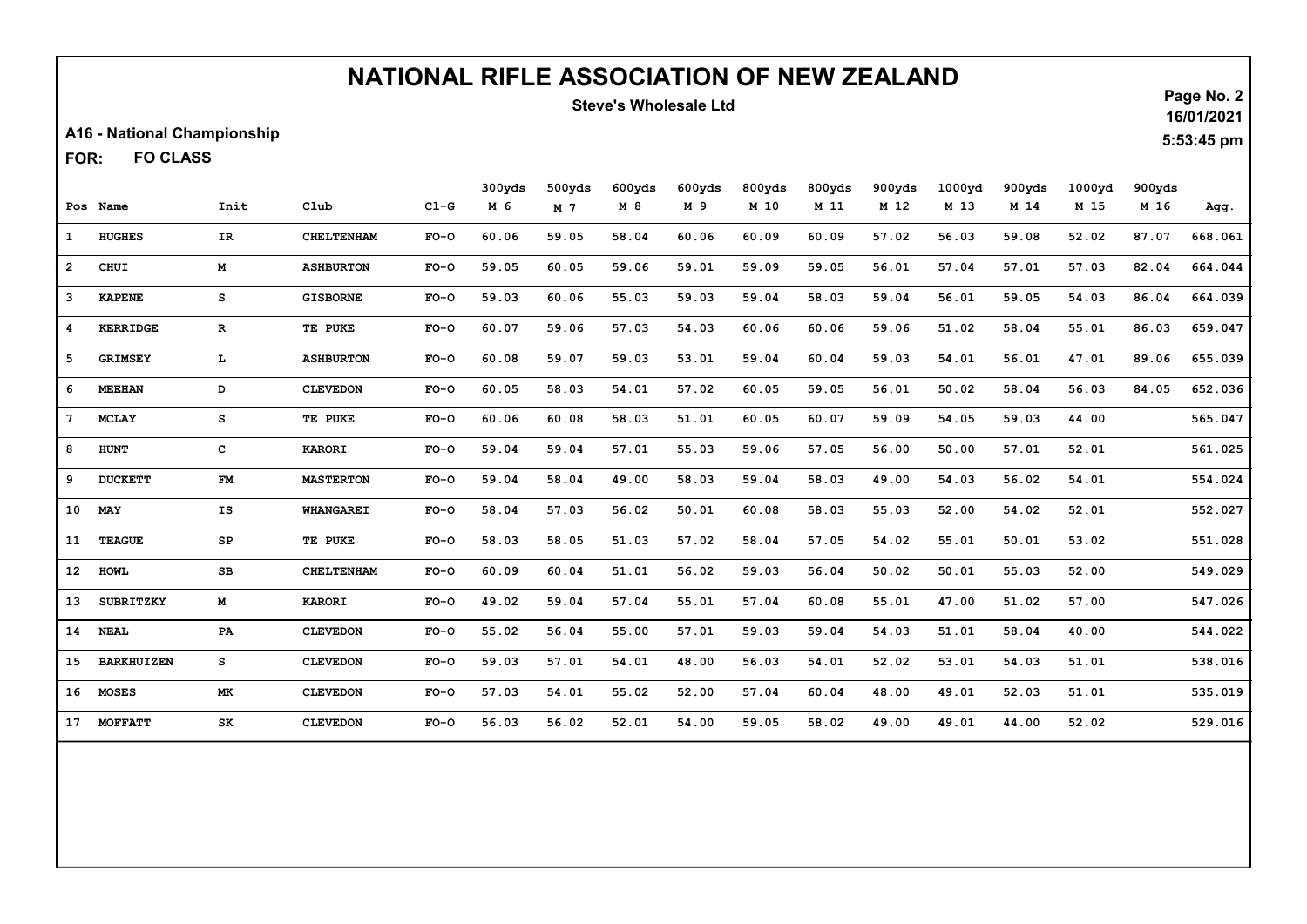| NATIONAL RIFLE ASSOCIATION OF NEW ZEALAND<br><b>Steve's Wholesale Ltd</b> |                                                 |      |                    |         |                          |                          |              |               |                |                  |                |                           |                  |                           | Page No. 3<br>16/01/2021 |            |  |  |
|---------------------------------------------------------------------------|-------------------------------------------------|------|--------------------|---------|--------------------------|--------------------------|--------------|---------------|----------------|------------------|----------------|---------------------------|------------------|---------------------------|--------------------------|------------|--|--|
| FOR:                                                                      | A16 - National Championship<br><b>FPR CLASS</b> |      |                    |         |                          |                          |              |               |                |                  |                |                           |                  |                           |                          | 5:53:45 pm |  |  |
|                                                                           | Pos Name                                        | Init | $_{\texttt{Club}}$ | $CL-G$  | 300yds<br>M <sub>6</sub> | 500yds<br>M <sub>7</sub> | 600yds<br>M8 | 600yds<br>M 9 | 800yds<br>M 10 | 800yds<br>$M$ 11 | 900yds<br>M 12 | 1000yd<br>M <sub>13</sub> | 900yds<br>$M$ 14 | 1000yd<br>M <sub>15</sub> | 900yds<br>M 16           | Agg.       |  |  |
| $\mathbf{1}$                                                              | <b>SMITH</b>                                    | DW   | <b>ASHBURTON</b>   | $FPR-O$ | 59.04                    | 60.04                    | 54.02        | 59.01         | 59.02          | 57.04            | 52.02          | 53.00                     | 55.02            | 52.01                     | 74.04                    | 634.026    |  |  |
|                                                                           |                                                 |      |                    |         |                          |                          |              |               |                |                  |                |                           |                  |                           |                          |            |  |  |
|                                                                           |                                                 |      |                    |         |                          |                          |              |               |                |                  |                |                           |                  |                           |                          |            |  |  |
|                                                                           |                                                 |      |                    |         |                          |                          |              |               |                |                  |                |                           |                  |                           |                          |            |  |  |
|                                                                           |                                                 |      |                    |         |                          |                          |              |               |                |                  |                |                           |                  |                           |                          |            |  |  |
|                                                                           |                                                 |      |                    |         |                          |                          |              |               |                |                  |                |                           |                  |                           |                          |            |  |  |
|                                                                           |                                                 |      |                    |         |                          |                          |              |               |                |                  |                |                           |                  |                           |                          |            |  |  |
|                                                                           |                                                 |      |                    |         |                          |                          |              |               |                |                  |                |                           |                  |                           |                          |            |  |  |
|                                                                           |                                                 |      |                    |         |                          |                          |              |               |                |                  |                |                           |                  |                           |                          |            |  |  |
|                                                                           |                                                 |      |                    |         |                          |                          |              |               |                |                  |                |                           |                  |                           |                          |            |  |  |
|                                                                           |                                                 |      |                    |         |                          |                          |              |               |                |                  |                |                           |                  |                           |                          |            |  |  |
|                                                                           |                                                 |      |                    |         |                          |                          |              |               |                |                  |                |                           |                  |                           |                          |            |  |  |
|                                                                           |                                                 |      |                    |         |                          |                          |              |               |                |                  |                |                           |                  |                           |                          |            |  |  |
|                                                                           |                                                 |      |                    |         |                          |                          |              |               |                |                  |                |                           |                  |                           |                          |            |  |  |
|                                                                           |                                                 |      |                    |         |                          |                          |              |               |                |                  |                |                           |                  |                           |                          |            |  |  |
|                                                                           |                                                 |      |                    |         |                          |                          |              |               |                |                  |                |                           |                  |                           |                          |            |  |  |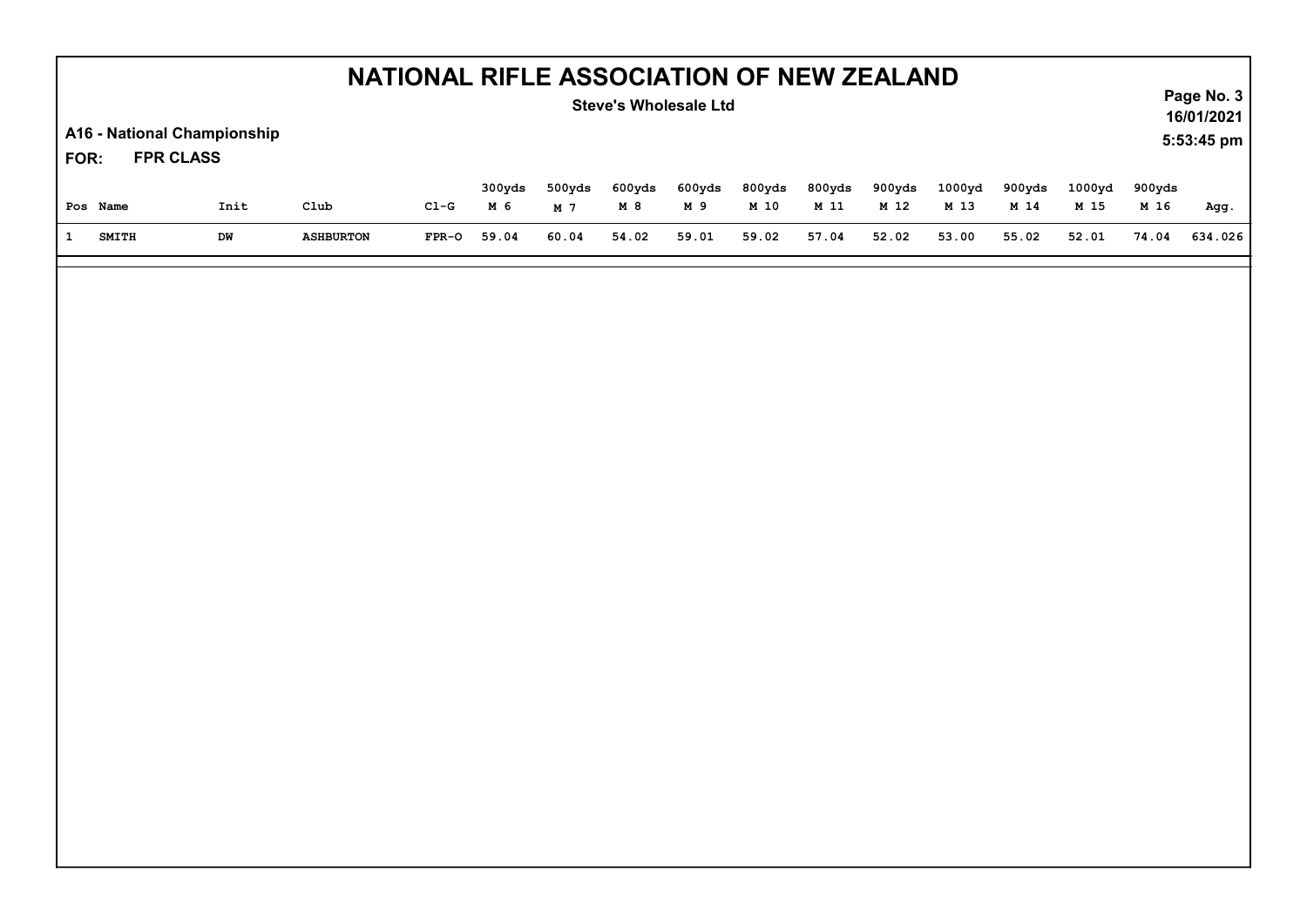### Steve's Wholesale Ltd

A16 - National Championship

FTR CLASS FOR:

|    |                  |      |                   |              | 300yds | 500yds | 600yds | 600yds | 800yds | 800yds | 900yds | 1000 <sub>yd</sub> | 900yds | 1000yd | 900yds |         |
|----|------------------|------|-------------------|--------------|--------|--------|--------|--------|--------|--------|--------|--------------------|--------|--------|--------|---------|
|    | Pos Name         | Init | Club              | Cl-G         | M 6    | M 7    | M 8    | M 9    | M 10   | M 11   | M 12   | M 13               | M 14   | M 15   | M 16   | Agg.    |
| 1. | <b>NEILSON</b>   | Р    | <b>GISBORNE</b>   | <b>FTR-0</b> | 59.05  | 60.04  | 56.03  | 53.01  | 60.06  | 60.07  | 55.01  | 53.01              | 56.01  | 58.02  | 87.06  | 657.037 |
| 2  | PIPER            | GL.  | HAMILTON/WHA      | <b>FTR-0</b> | 56.02  | 59.06  | 54.02  | 59.01  | 58.04  | 58.03  | 54.01  | 54.02              | 54.01  | 55.01  | 82.04  | 643.027 |
| 3  | <b>KYNOCH</b>    | Р    | <b>CHELTENHAM</b> | FTR-0        | 59.02  | 60.04  | 52.01  | 54.02  | 55.02  | 56.03  | 58.02  | 55.02              | 54.02  | 49.01  | 76.02  | 628.023 |
|    | MEREDITH         | LG   | <b>OTOROHANGA</b> | FTR-0        | 56.03  | 59.03  | 54.02  | 53.03  | 57.05  | 57.04  | 51.01  | 54.01              | 52.02  | 51.02  |        | 544.026 |
|    | <b>LEDBROOK</b>  | CA   | <b>MALVERN</b>    | FTR-0        | 55.03  | 60.05  | 52.01  | 47.02  | 59.05  | 60.03  | 54.02  | 52.01              | 54.02  | 51.00  |        | 544.024 |
| -6 | <b>GRAYSTONE</b> | в    | <b>ASHBURTON</b>  | FTR-0        | 55.03  | 59.02  | 49.01  | 49.00  | 55.02  | 56.04  | 51.00  | 51.01              | 53.02  | 49.00  |        | 527.015 |

Page No. 4

16/01/2021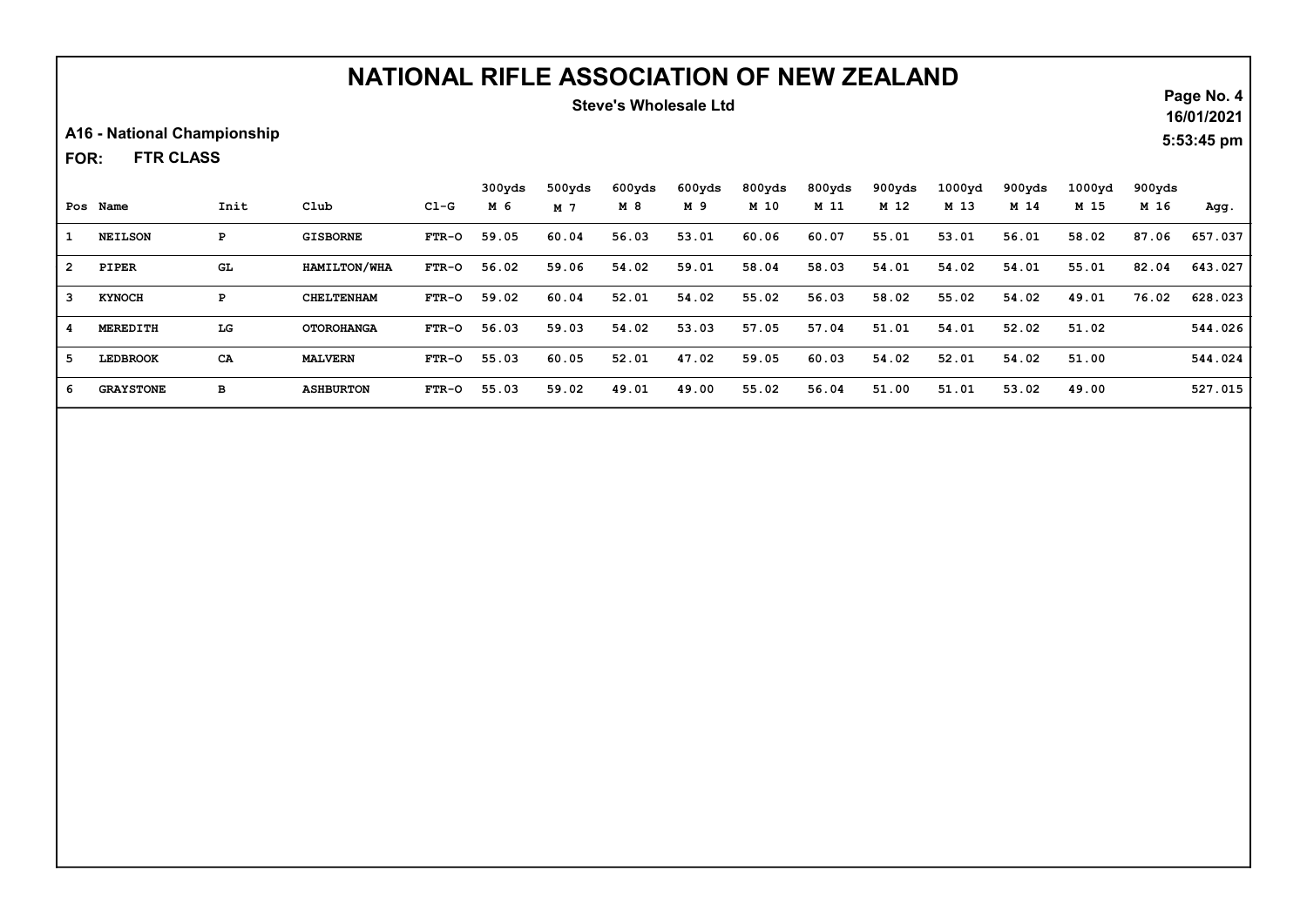### Steve's Wholesale Ltd

A16 - National Championship

TR CLASS FOR:

|                 |                 |              |                     |          | 300yds | 500yds         | 600yds | 600yds | 800yds | 800yds | 900yds | 1000yd | 900yds | 1000yd | 900yds |         |
|-----------------|-----------------|--------------|---------------------|----------|--------|----------------|--------|--------|--------|--------|--------|--------|--------|--------|--------|---------|
|                 | Pos Name        | Init         | Club                | $CL-G$   | M 6    | M <sub>7</sub> | M 8    | M 9    | M 10   | M 11   | M 12   | M 13   | M 14   | M 15   | M 16   | Agg.    |
| $\mathbf{1}$    | <b>COLLINGS</b> | МJ           | TE PUKE             | TR-A     | 49.05  | 50.05          | 49.05  | 49.05  | 50.06  | 50.06  | 47.04  | 50.03  | 50.05  | 47.04  | 73.07  | 564.055 |
| $\overline{2}$  | <b>SNOWDEN</b>  | JF           | <b>ASHBURTON</b>    | TR-A     | 50.05  | 50.09          | 49.04  | 48.05  | 50.06  | 50.06  | 50.06  | 48.06  | 50.07  | 47.03  | 71.07  | 563.064 |
| 3               | DU TOIT         | J            | <b>CLEVEDON</b>     | TR-A     | 50.10  | 49.08          | 50.05  | 47.03  | 50.06  | 50.08  | 48.04  | 49.08  | 49.03  | 46.01  | 73.04  | 561.060 |
| 4               | <b>CARTER</b>   | BN           | TE PUKE             | TR-A     | 48.06  | 50.03          | 48.05  | 49.04  | 50.07  | 49.05  | 48.05  | 49.04  | 49.02  | 48.03  | 73.05  | 561.049 |
| 5               | <b>DODSON</b>   | MJ           | <b>KAITUNA/BLEN</b> | TR-A     | 49.08  | 50.04          | 48.04  | 46.04  | 49.06  | 50.05  | 47.03  | 47.01  | 49.05  | 49.02  | 74.05  | 558.047 |
| 6               | <b>GEANGE</b>   | RM           | <b>OTOROHANGA</b>   | TR-A     | 50.05  | 49.04          | 48.05  | 47.04  | 50.06  | 49.04  | 49.06  | 46.03  | 48.03  | 47.04  | 73.03  | 556.047 |
| $7\phantom{.0}$ | <b>MCLAREN</b>  | JN           | <b>MASTERTON</b>    | TR-A     | 46.03  | 50.08          | 49.03  | 50.03  | 50.06  | 49.06  | 47.01  | 45.02  | 48.05  | 48.04  | 73.03  | 555.044 |
| 8               | <b>OWENS</b>    | ${\bf A}$    | <b>TRENTHAM</b>     | TR-A     | 49.05  | 50.07          | 48.03  | 49.02  | 50.05  | 50.04  | 47.01  | 46.00  | 49.04  | 46.04  | 71.04  | 555.039 |
| 9               | <b>MARTIN</b>   | BJ           | <b>TRENTHAM</b>     | $TR-B$   | 49.06  | 50.02          | 47.03  | 48.05  | 50.06  | 50.04  | 50.05  | 48.03  | 49.05  | 44.03  | 69.04  | 554.046 |
| 10              | <b>WHITE</b>    | $\mathbf{A}$ | <b>MALVERN</b>      | TR-A     | 48.04  | 50.05          | 46.04  | 48.04  | 50.05  | 50.08  | 48.01  | 47.03  | 50.07  | 45.02  | 71.09  | 553.052 |
| 11              | <b>DOYLE</b>    | AP           | <b>PETONE</b>       | TR-A     | 49.04  | 50.06          | 48.05  | 47.02  | 50.06  | 50.04  | 47.01  | 48.05  | 49.05  | 47.02  | 67.04  | 552.044 |
| 12 <sub>1</sub> | <b>CAMERON</b>  | $\mathbf{T}$ | TE PUKE             | TR-A     | 50.06  | 48.05          | 49.03  | 48.04  | 49.05  | 50.03  | 48.03  | 46.02  | 47.02  | 46.01  | 71.05  | 552.039 |
| 13              | <b>HATCHER</b>  | AG           | <b>CHELTENHAM</b>   | TR-A     | 47.03  | 49.06          | 47.04  | 49.00  | 50.08  | 50.04  | 48.04  | 45.01  | 50.00  | 47.01  | 69.05  | 551.036 |
| 14              | <b>MEHRTENS</b> | BD           | <b>MALVERN</b>      | TR-A     | 46.02  | 49.03          | 47.02  | 46.01  | 49.03  | 50.07  | 49.04  | 48.02  | 50.06  | 47.03  |        | 481.033 |
| 15              | DIKMENLI        | s            | <b>TRENTHAM</b>     | $TR - B$ | 50.06  | 48.02          | 48.03  | 49.02  | 50.05  | 47.01  | 45.02  | 47.01  | 49.05  | 48.01  |        | 481.028 |
| 16              | <b>FREIMAN</b>  | HJ           | <b>CHELTENHAM</b>   | TR-A     | 49.06  | 49.04          | 49.05  | 47.03  | 50.05  | 48.04  | 46.03  | 46.03  | 50.05  | 46.02  |        | 480.040 |
| 17              | <b>COLLINGS</b> | DR           | TE PUKE             | TR-A     | 49.02  | 49.03          | 47.02  | 48.02  | 50.05  | 50.07  | 48.03  | 46.02  | 47.04  | 45.02  |        | 479.032 |
| 18              | <b>WOODS</b>    | D            | <b>CLEVEDON</b>     | TR-A     | 50.04  | 48.03          | 48.03  | 45.01  | 50.02  | 50.07  | 49.02  | 46.03  | 50.06  | 43.00  |        | 479.031 |
| 19              | PHILLIPPS       | <b>JMF</b>   | <b>CHELTENHAM</b>   | TR-A     | 46.00  | 50.04          | 48.03  | 49.05  | 50.05  | 47.03  | 47.04  | 46.03  | 47.04  | 48.04  |        | 478.035 |
| 20              | <b>KERSHAW</b>  | CJ           | <b>MALVERN</b>      | TR-A     | 50.04  | 50.02          | 47.02  | 45.02  | 50.06  | 49.05  | 46.01  | 48.04  | 47.05  | 45.02  |        | 477.033 |
| 21              | <b>HORWOOD</b>  | $\, {\bf B}$ | <b>ASHBURTON</b>    | TR-A     | 50.05  | 49.02          | 48.02  | 45.02  | 50.07  | 50.07  | 45.01  | 44.00  | 49.03  | 47.00  |        | 477.029 |

Page No. 5 16/01/2021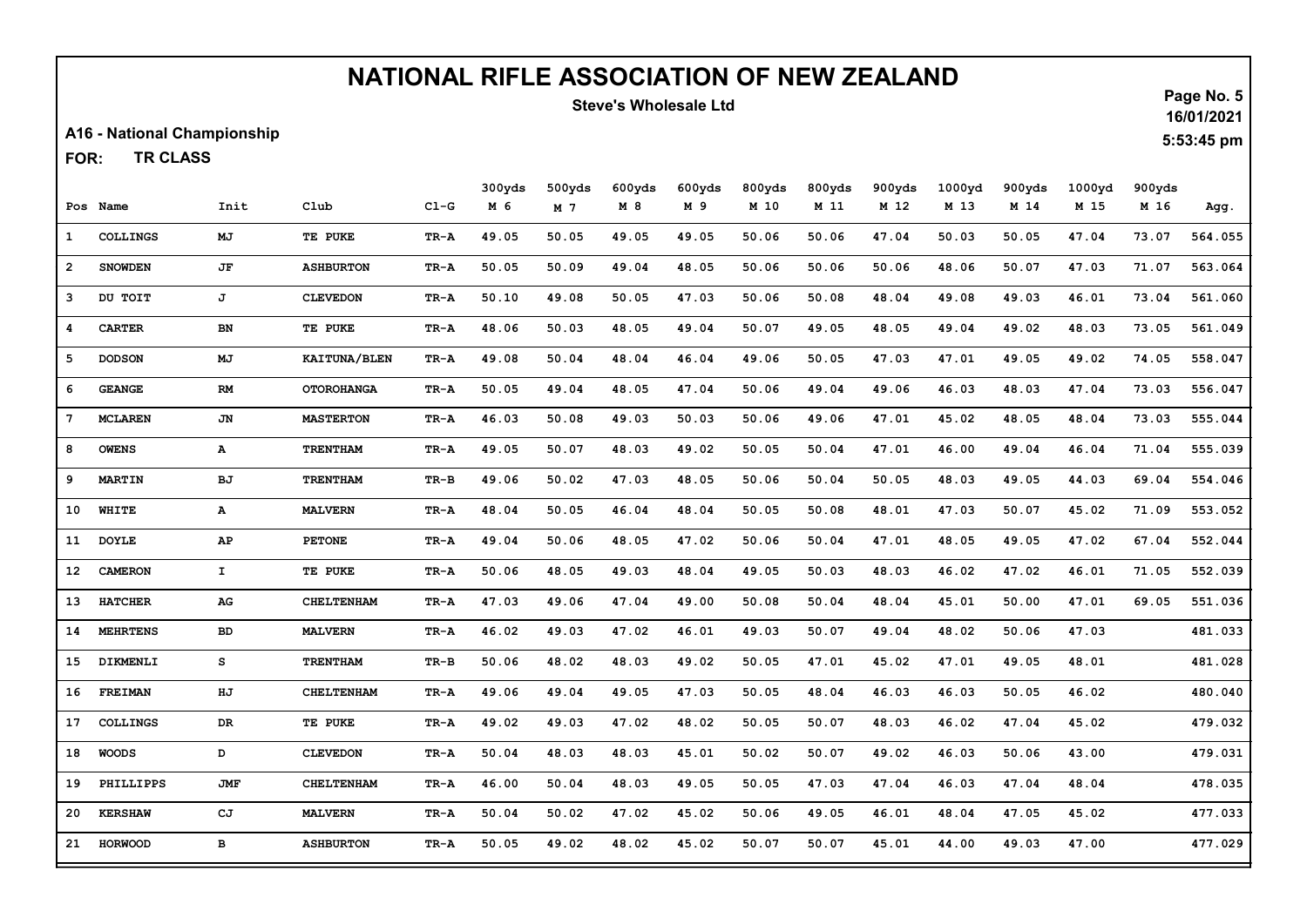### Steve's Wholesale Ltd

A16 - National Championship

TR CLASS FOR:

|    |                  |              |                     |        | 300yds | 500yds         | 600yds | 600yds | 800yds | 800yds | 900yds | 1000yd | 900yds | 1000yd | 900yds |         |
|----|------------------|--------------|---------------------|--------|--------|----------------|--------|--------|--------|--------|--------|--------|--------|--------|--------|---------|
|    | Pos Name         | Init         | Club                | $CL-G$ | M 6    | M <sub>7</sub> | M 8    | M 9    | M 10   | M 11   | M 12   | M 13   | M 14   | M 15   | M 16   | Agg.    |
| 22 | <b>ALEXANDER</b> | D            | <b>MALVERN</b>      | TR-A   | 50.03  | 49.06          | 49.04  | 49.04  | 49.04  | 49.05  | 40.03  | 45.02  | 47.04  | 49.07  |        | 476.042 |
| 23 | <b>CHEESEMAN</b> | J            | <b>CLEVEDON</b>     | TR-B   | 48.03  | 50.08          | 45.03  | 48.03  | 50.04  | 49.04  | 49.06  | 44.01  | 48.04  | 45.03  |        | 476.039 |
| 24 | <b>MCMURDO</b>   | v            | <b>MASTERTON</b>    | TR-A   | 50.06  | 50.06          | 46.04  | 45.02  | 50.08  | 49.04  | 47.02  | 46.01  | 48.04  | 45.02  |        | 476.039 |
| 25 | WHITEMAN         | JR.          | <b>TRENTHAM</b>     | TR-A   | 50.03  | 50.05          | 50.02  | 46.03  | 50.07  | 48.04  | 49.04  | 45.02  | 42.03  | 46.00  |        | 476.033 |
| 26 | MILLARD          | BE           | <b>CLEVEDON</b>     | TR-A   | 50.05  | 49.04          | 47.04  | 46.02  | 49.03  | 48.04  | 48.05  | 45.00  | 48.02  | 46.03  |        | 476.032 |
| 27 | <b>WHYTE</b>     | $\mathbf{C}$ | <b>KAITUNA/BLEN</b> | TR-B   | 46.01  | 48.06          | 45.00  | 47.04  | 50.04  | 50.05  | 48.03  | 47.04  | 49.04  | 46.01  |        | 476.032 |
| 28 | <b>ARTHUR</b>    | LJ           | <b>TRENTHAM</b>     | TR-A   | 49.04  | 50.07          | 46.02  | 48.03  | 50.03  | 50.05  | 47.01  | 44.01  | 48.03  | 44.02  |        | 476.031 |
| 29 | <b>FLANAGAN</b>  | $\mathbf{C}$ | <b>MALVERN</b>      | TR-A   | 49.06  | 48.00          | 49.04  | 48.04  | 50.04  | 50.03  | 47.01  | 45.03  | 46.02  | 44.03  |        | 476.030 |
| 30 | <b>MCMURDO</b>   | J            | <b>MASTERTON</b>    | TR-A   | 47.02  | 49.05          | 49.04  | 45.02  | 50.06  | 49.02  | 49.01  | 47.01  | 48.04  | 42.01  |        | 475.028 |
| 31 | <b>ROWLANDS</b>  | RW           | <b>MALVERN</b>      | TR-A   | 47.02  | 49.03          | 47.02  | 49.04  | 50.05  | 50.07  | 47.03  | 44.02  | 47.03  | 44.00  |        | 474.031 |
| 32 | <b>JOHANSEN</b>  | RM           | <b>GISBORNE</b>     | TR-A   | 50.05  | 50.06          | 46.01  | 47.04  | 50.06  | 49.07  | 45.00  | 45.03  | 45.04  | 46.03  |        | 473.039 |
| 33 | <b>FINCHAM</b>   | D            | <b>HAWKES BAY</b>   | TR-B   | 48.02  | 48.01          | 48.03  | 47.01  | 50.07  | 47.06  | 48.03  | 44.05  | 48.02  | 45.02  |        | 473.032 |
| 34 | LANE             | М            | <b>OTOROHANGA</b>   | TR-B   | 46.02  | 50.05          | 50.05  | 48.02  | 49.04  | 48.04  | 47.01  | 45.02  | 47.04  | 43.03  |        | 473.032 |
| 35 | <b>WHITEMAN</b>  | OВ           | <b>MASTERTON</b>    | TR-A   | 47.02  | 50.06          | 47.00  | 47.05  | 47.03  | 47.02  | 48.03  | 42.02  | 50.05  | 47.03  |        | 472.031 |
| 36 | <b>MASON</b>     | $\mathbf R$  | <b>TRENTHAM</b>     | TR-A   | 47.05  | 49.04          | 47.02  | 45.01  | 50.04  | 50.02  | 46.01  | 43.01  | 48.04  | 47.02  |        | 472.026 |
| 37 | <b>RUITERMAN</b> | AH           | TE PUKE             | TR-A   | 48.01  | 46.03          | 47.01  | 47.03  | 50.06  | 48.07  | 45.01  | 46.04  | 48.04  | 46.03  |        | 471.033 |
| 38 | WIN              | KD           | <b>TRENTHAM</b>     | TR-A   | 48.02  | 47.06          | 48.02  | 49.04  | 48.05  | 48.02  | 49.03  | 41.03  | 49.02  | 44.02  |        | 471.031 |
| 39 | RIDDLE           | s            | <b>CLEVEDON</b>     | TR-B   | 48.04  | 50.07          | 42.00  | 48.03  | 50.04  | 45.03  | 48.02  | 44.01  | 48.06  | 47.05  |        | 470.035 |
| 40 | <b>SNOWDEN</b>   | М            | <b>ASHBURTON</b>    | TR-B   | 49.04  | 49.07          | 45.02  | 46.02  | 49.03  | 48.01  | 48.01  | 41.03  | 48.00  | 47.03  |        | 470.026 |
| 41 | TIDSWELL         | PA           | <b>CHELTENHAM</b>   | TR-B   | 48.03  | 49.06          | 45.00  | 48.04  | 49.03  | 46.03  | 47.03  | 43.00  | 49.04  | 45.01  |        | 469.027 |
|    | 42 HOUGHTON      | LS           | <b>CLEVEDON</b>     | TR-B   | 45.03  | 46.04          | 47.05  | 48.04  | 48.04  | 49.04  | 43.02  | 45.01  | 48.03  | 49.01  |        | 468.031 |

Page No. 6 16/01/2021